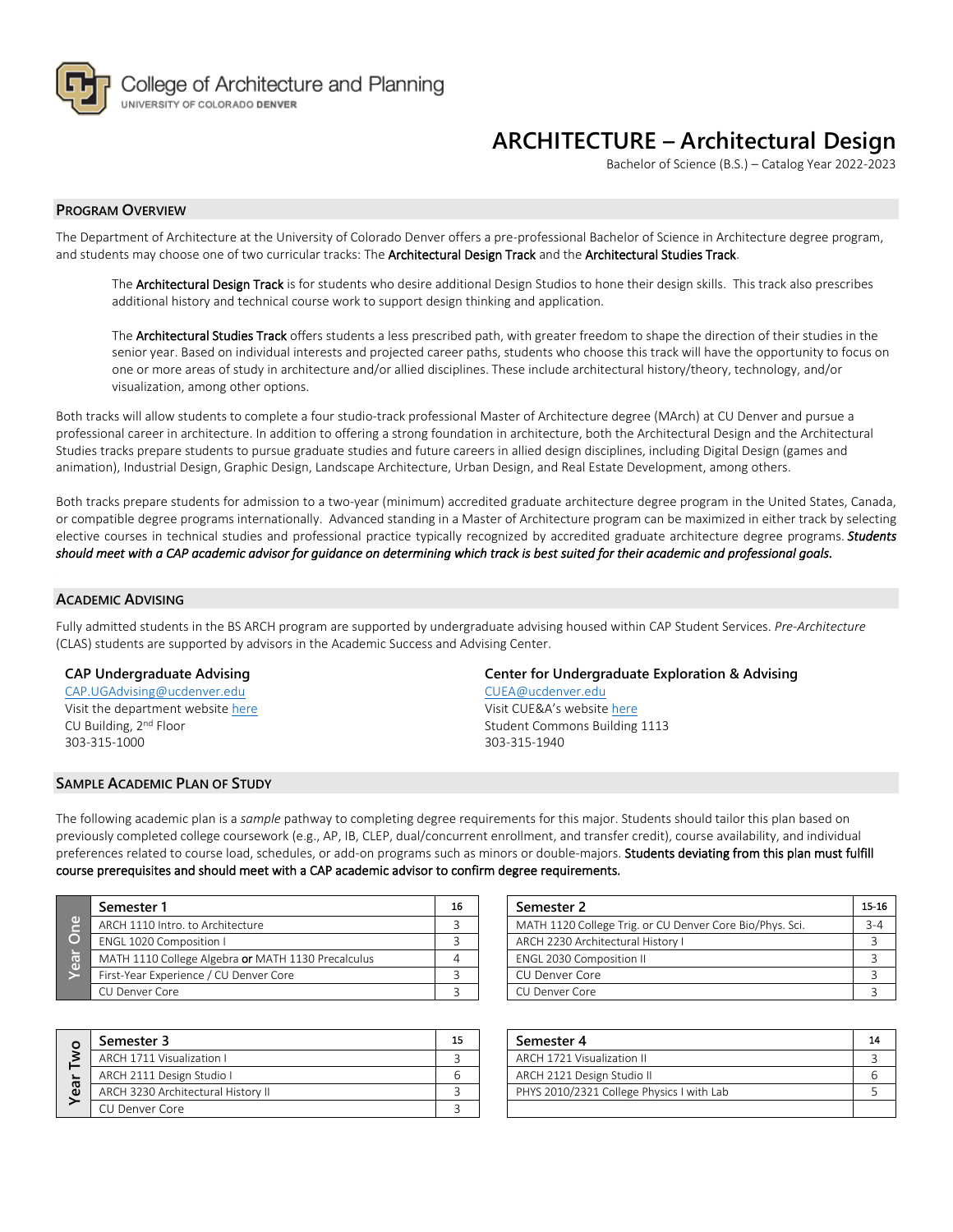

# **ARCHITECTURE – Architectural Design**

Bachelor of Science (B.S.) – Catalog Year 2022-2023

| $\omega$                | Semester 5                                                      | 15 | Semester 6                                          | 15 |
|-------------------------|-----------------------------------------------------------------|----|-----------------------------------------------------|----|
| <u>je</u>               | ARCH 3111 Design Studio III*                                    | 6  | ARCH 3121 Design Studio IV                          | 6  |
|                         | ARCH 3130 Construction Practices: Material & Structural Systems | 3  | ARCH 3430 Construction Practices: Building Envelope | 3  |
|                         | General Elective                                                | 3  | ARCH 36XX History/Cultural Elective                 | 3  |
| <b>ear</b>              | CU Denver Core                                                  | ς  | General Elective                                    | 3  |
|                         | *Required check-in with CAP advisor prior to registration.      |    |                                                     |    |
|                         |                                                                 |    |                                                     |    |
|                         | Semester 7                                                      | 15 | Semester 8                                          | 15 |
| $\overline{\mathsf{c}}$ | ARCH 4111 Design Studio V                                       | 6  | ARCH 4121 Design Studio VI                          | 6  |
| щ                       | ARCH 3340 Theory of Structures I                                | ς  | <b>CAP Elective</b>                                 | 3  |
|                         | ARCH 3330 Building Systems I                                    | 3  | <b>CAP Elective</b>                                 | 3  |
| Yea                     | General Elective                                                | ς  | <b>General Elective</b>                             | 3  |

| Semester 5                                                      | 15 | Semester 6                                          | 15 |
|-----------------------------------------------------------------|----|-----------------------------------------------------|----|
| ARCH 3111 Design Studio III*                                    | 6  | ARCH 3121 Design Studio IV                          | 6  |
| ARCH 3130 Construction Practices: Material & Structural Systems | 3  | ARCH 3430 Construction Practices: Building Envelope | 3  |
| General Flective                                                | 3  | ARCH 36XX History/Cultural Elective                 | 3  |
| CU Denver Core                                                  | ς  | <b>General Elective</b>                             | 3  |
| *Required check-in with CAP advisor prior to registration.      |    |                                                     |    |
| Semester 7                                                      | 15 | Semester 8                                          | 15 |
| ARCH 4111 Design Studio V                                       | 6  | ARCH 4121 Design Studio VI                          | 6  |
| ARCH 3340 Theory of Structures I                                | 3  | <b>CAP Elective</b>                                 | 3  |
| ARCH 3330 Building Systems I                                    | ς  | CAP Elective                                        | ς  |
| General Elective                                                | ς  | <b>General Elective</b>                             | 3  |
|                                                                 |    |                                                     |    |

## **PROGRAM REQUIREMENTS & POLICIES**

Students are responsible for meeting with a CAP academic advisor to confirm degree requirements and progress made toward degree completion. Students fulfilling the BS ARCH degree are required to complete the following minimum program requirements (full information available at [catalog.ucdenver.edu\)](http://catalog.ucdenver.edu/preview_program.php?catoid=22&poid=6492&returnto=6002):

- 1) Students must complete a minimum of 120 credit hours.
- 2) Students must maintain at least a 2.0 University of Colorado cumulative grade point average to remain in good standing.
- 3) A total of at least 39 upper-division (3000/4000 level) credits is required.
- 4) Students must complete a minimum of 30 credit hours from CU Denver, including at least three design studios.
- 5) Students must repeat *required* architecture core courses in which a grade lower than C- is earned in order to fulfill requirements. ARCH and CAP electives are not included; see degree plan for more details.

| <b>Credits</b><br><b>Courses</b>                                                                                                                                     |         | <b>Notes</b>                                                       |  |  |  |
|----------------------------------------------------------------------------------------------------------------------------------------------------------------------|---------|--------------------------------------------------------------------|--|--|--|
| Course pre-requisites change regularly. Students are responsible for consulting advisors and the class schedule in the student portal for pre-requisite information. |         |                                                                    |  |  |  |
| Required CU Denver Core Curriculum Coursework                                                                                                                        | 36 - 37 | See CU Denver Core Curriculum Guide                                |  |  |  |
| <b>General Elective Coursework</b>                                                                                                                                   |         | <b>11 – 12</b> Assumes completion of Foreign Language Proficiency. |  |  |  |

| <b>Required BS ARCH courses:</b>                                                       | 72 |                                                                                                                                                                     |
|----------------------------------------------------------------------------------------|----|---------------------------------------------------------------------------------------------------------------------------------------------------------------------|
| MATH 1130 Precalculus or<br>MATH 1110 College Algebra & MATH 1120 College Trigonometry | 4  | Fulfills CU Denver Core Mathematics with C- or higher;<br>MATH 1110 & MATH 1120 jointly fulfill CU Denver Core<br>Biological/Physical Sciences non-Lab requirement. |
| PHYS 2010 College Physics I & PHYS 2321 College Physics Lab I                          | 5  | Fulfills CU Denver Core Biological/Physical Sciences with Lab<br>requirement.<br>Pre-requisite: C- or better in MATH 1110 & MATH 1120, or<br><b>MATH 1130</b>       |
| ARCH 1110 Introduction to Architecture                                                 | 3  | Taught in FALL term, only.                                                                                                                                          |
| ARCH 2230 Architectural History I                                                      | 3  | Pre-requisite: ENGL 1020 or higher is preferred; SPRING.                                                                                                            |
| ARCH 3230 Architectural History II                                                     | 3  | Pre-requisite: ARCH 2230; FALL.                                                                                                                                     |
| ARCH 1711 Visualization I                                                              | 3  |                                                                                                                                                                     |
| ARCH 1712 Visualization II*                                                            | 3  | Recommended pre-req: ARCH 1711; co-req: ARCH 2121                                                                                                                   |
| ARCH 2111 Design Studio I*                                                             | 6  | Pre-/co-requisite: ARCH 1711                                                                                                                                        |
| ARCH 2121 Design Studio II*                                                            | 6  | Pre-requisite: ARCH 2111, ARCH 1711; Pre-/co-requisite<br><b>ARCH 1712</b>                                                                                          |
| ARCH 3111 Design Studio III*                                                           | 6  | Pre-requisite: ARCH 2121, ARCH 1721                                                                                                                                 |
| ARCH 3121 Design Studio IV*                                                            | 6  | Pre-requisite: ARCH 3111                                                                                                                                            |
| ARCH 4111 Design Studio V*                                                             | 6  | Pre-requisite: ARCH 3121                                                                                                                                            |
| ARCH 4121 Design Studio VI*                                                            | 6  | Pre-requisite: ARCH 4111                                                                                                                                            |
| ARCH 3130 Construction Practices I: Material & Structural Systems                      | 3  | Pre-requisite: FALL                                                                                                                                                 |
| ARCH 3430 Construction Practices II: Building Envelope                                 | 3  | Pre-requisite: SPRING                                                                                                                                               |
| ARCH 3340 Theory of Structures I*                                                      | 3  | Pre-requisite: Pre-calc equivalent and Physics w/lab; FALL                                                                                                          |